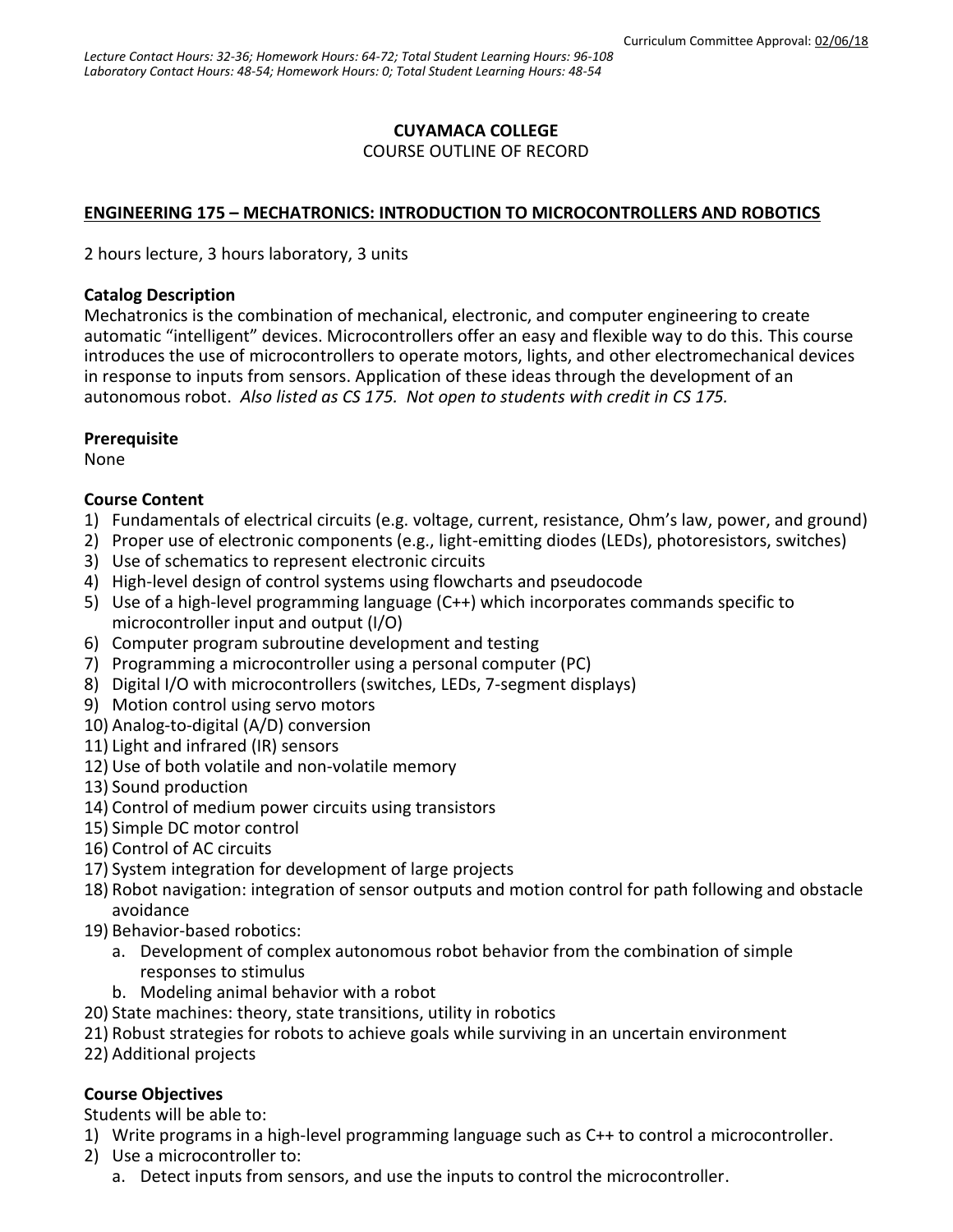- b. Control LEDs, servo motors, speakers, and other devices in response to inputs and programming.
- c. Store and retrieve data using non-volatile memory (EEPROM).
- 3) Integrate the elements of #1-2 above to create an electromechanical device to achieve a desired goal.
- 4) Design an autonomous robot that can function in an uncertain environment.

### **Method of Evaluation**

A grading system will be established by the instructor and implemented uniformly. Grades will be based on demonstrated proficiency in subject matter determined by multiple measurements for evaluation, one of which must be essay exams, skills demonstration or, where appropriate, the symbol system.

- 1) Periodic quizzes that evaluate student learning and retention of underlying theory. Questions are mostly word problems, but with some short answer conceptual questions. An example would be a problem in which students compute the current in an LED circuit protected by a known resistor.
- 2) Lab projects of increasing complexity that measure students' ability to use subroutines in programming, draw and follow wiring diagrams, test electrical and mechanical systems, and apply robotics concepts covered in the class. An example would be the development of a robot that behaves like a cockroach, scuttling around until it finds a dark place, then remaining active in the dark while avoiding light.
- 3) Final lab project in which students integrate and demonstrate the various topics and techniques covered in class to solve an interesting real world robotics problem. One past example was to develop a robot that acted as an autonomous vacuum cleaner in a multi-room house, returning periodically to a home base for recharging.

## **Special Materials Required of Student**

Microcontroller and robotics kits as specified by instructor

### **Minimum Instructional Facilities**

- 1) Lab with large flat work tables, computers, storage cabinets, computer projection system, overhead projector
- 2) Microcontrollers and experimenter boards (e.g., Arduino)
- 3) Robot test-bed (e.g. Parallax Boe-bot)
- 4) High-level programming language appropriate for the microcontrollers (e.g., Arduino C)
- 5) Assorted electronic parts such as LEDs, servo motors, light sensitive components, switches and the like
- 6) Multimeters

### **Method of Instruction**

- 1) Lecture and discussion
- 2) Lab demonstration and assignments
- 3) Design exhibitions
- 4) Guest speakers

### **Out-of-Class Assignments**

- 1) Weekly homework including reading and writing assignments
- 2) Final project

### **Texts and References**

- 1) Required (representative example): Monk, Simon, *Programming Arduino, Getting Started with Sketches*. McGraw-Hill, 2012.
- 2) Supplemental: McGehee, Duncan. *Microcontroller and Robotics Lab Lecture Notes,* 2014.